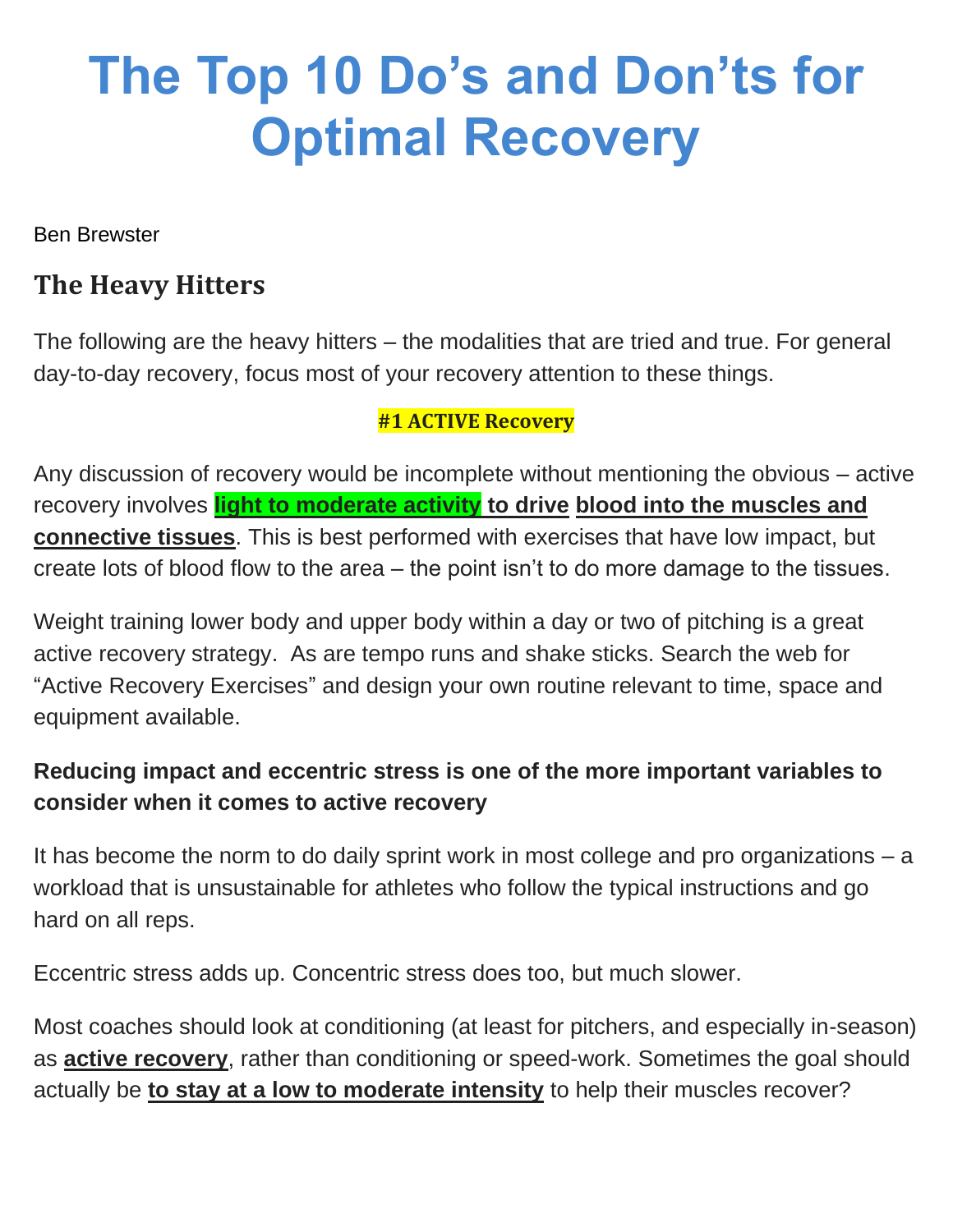#### **#2: Sleep**

I don't need to rehash this point too much, but suffice it to say that [lack of](https://www.academia.edu/24788318/Chronic_Lack_of_Sleep_is_Associated_With_Increased_Sports_Injuries_in_Adolescent_Athletes)  [sleep](https://www.academia.edu/24788318/Chronic_Lack_of_Sleep_is_Associated_With_Increased_Sports_Injuries_in_Adolescent_Athletes) increases your chance of injury and decreases recovery and performance, while [sleep extension](https://www.ncbi.nlm.nih.gov/pmc/articles/PMC3119836/) improves recovery and performance across a wide variety of studies and metrics.

We all intuitively know this, so I won't bore you to death talking about how sleep is when your [natural growth hormone](https://www.ncbi.nlm.nih.gov/pmc/articles/PMC297368/) is released. I certainly won't mention that reaction time, accuracy, sprint times, motivation, focus, memory and injury susceptibility have all been [positively linked to improved sleep quality.](https://www.ncbi.nlm.nih.gov/pmc/articles/PMC3119836/) And I definitely wouldn't dare bring up the fact that [sleep hygiene](https://www.ncbi.nlm.nih.gov/pmc/articles/PMC4400203/) – which includes sleep supporting habits like a bedtime routine, using earplugs/sleeping masks, hanging blackout curtains and avoiding blue light/screens an hour before bed, is the most common recommendation for improving sleep quality.

No, I won't do that. So let's agree that sleep is one of those self-evident aspects of recovery that isn't sexy, and is hard to take seriously in the face of so many screens and distractions.

#### **#3: Nutrition**

*"If you're worrying about the brand of creatine you use or how many minutes you got on the Marc Pro device, but you're still eating pop tarts and cinnamon toast crunch for breakfast, you're a special kind of stupid."*

#### *~Anonymous*

#### **Nutrition is a prerequisite for optimal recovery.**

You spend hours training (and thus tearing down) your muscles in the weight room and on the field. Do you think those fibers are just going to magically repair themselves bigger and stronger without you supplying the raw building blocks to do so?

Good luck with that hypothesis.

Most people spend so much effort focusing on the wrong nutritional variables, not understanding the order of priority when it comes to nutrition…and it's easy to see why.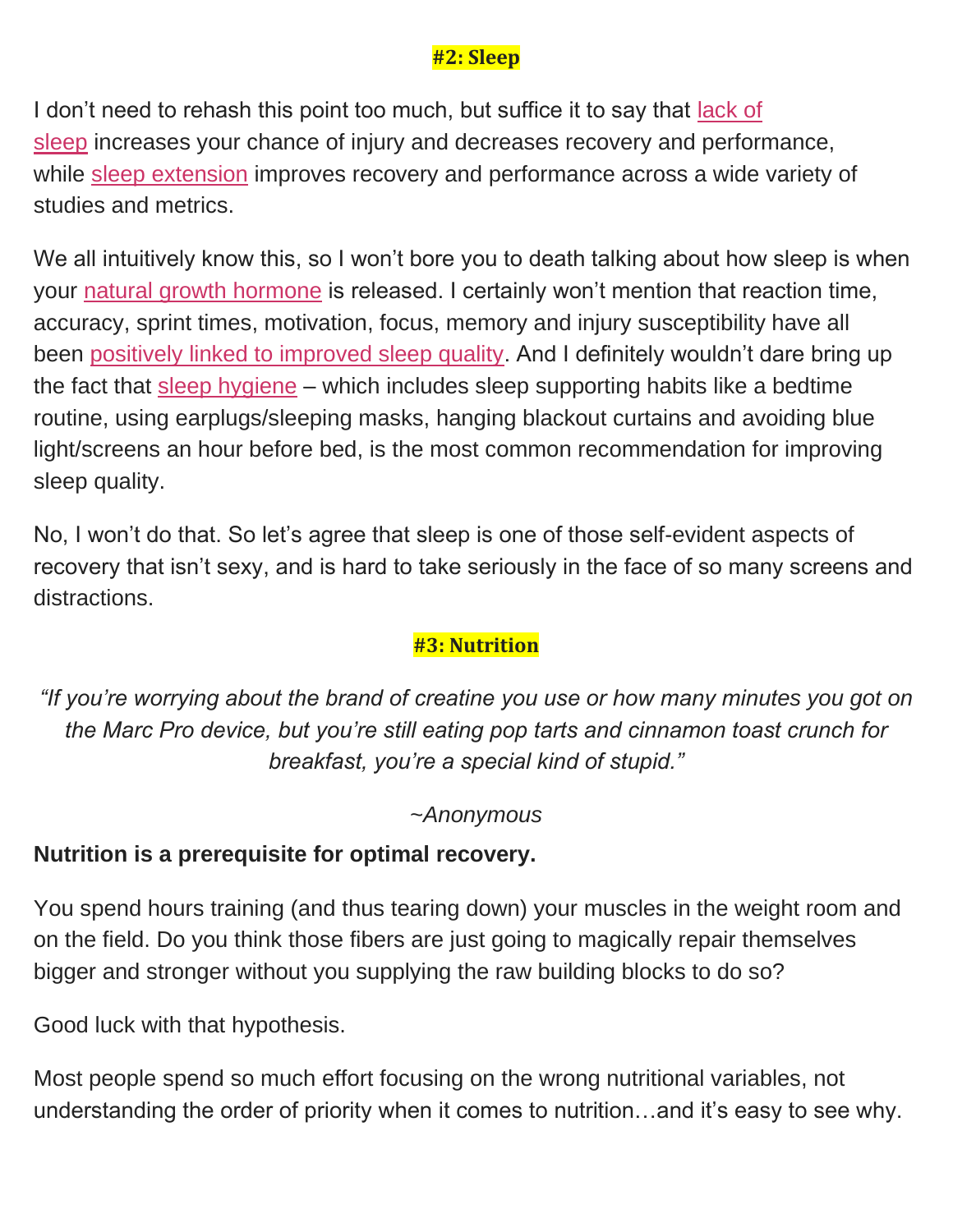We are bombarded by supplement companies trying to convince us that their formulation is the next big thing (hint: most all of them aren't. You can look up the scientific research on any supplement ingredient [here\)](https://examine.com/). Meanwhile, people still believe in myths like eating multiple small meals per day will boost your metabolism or carbs ingested after 6pm will immediately turn into fat.

You're confused – I know I was. So let's revisit the basics.

#### **Calories**

Calories are energy – if you don't have an equal or positive energy balance, your body is going to have to work a bit harder to recover. So don't expect to be recovering optimally if you're losing weight! This is especially relevant in-season, when most athletes forget to maintain the nutritional habits that they kept up with during the off-season.

Luckily, this is an easy fix. Track your calories (even when your goal is just to maintain weight) and make sure your bodyweight is staying steady. Bump calories up by 200 after 2 weeks if you're losing weight.

#### **Protein**

Protein (broken down into what are called amino acids) makes up the building blocks of muscle tissue. It's been known for decades just how important adequate protein intake is for muscle growth and repair – and its importance increases even more in the absence of adequate calories.

Look to consume approximately 1 gram of protein per pound of bodyweight. Slightly less is probably okay, and more won't hurt you, but this is a good rule of thumb to cover your bases.

I'm 205-210 lbs, so I'll shoot for around 210 grams of protein per day. And don't worry – if you eat more than 30 grams of protein in a sitting it isn't wasted. Protein beyond what is used to max out protein synthesis (and minimize protein degradation), will still be used for energy through a process that converts it to glucose (called gluconeogenesis). You don't have to worry about getting fat from a high protein intake – provided your overall calories are in order.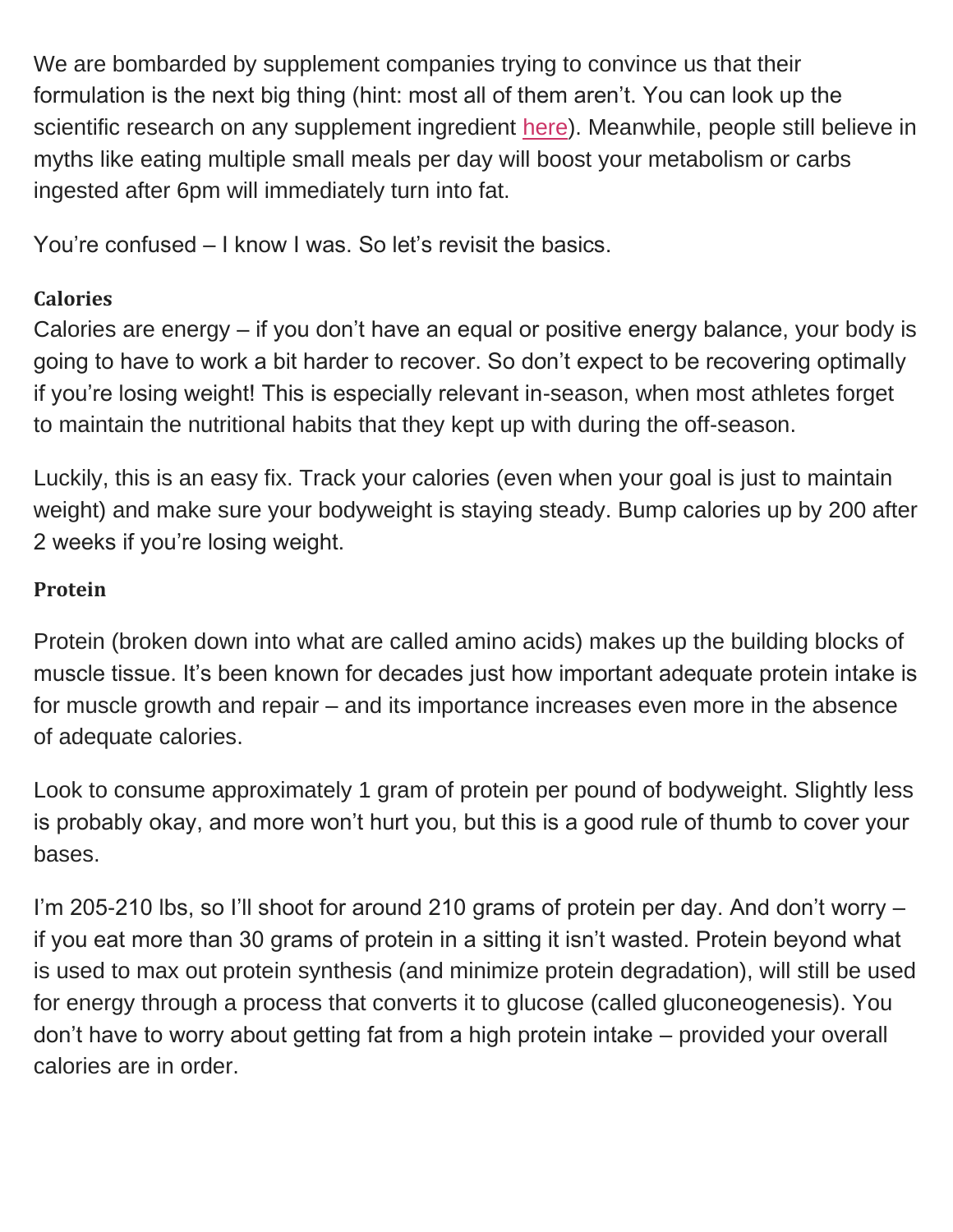While the other macros (carbs and fat) matter, micronutrients matter, hydration and meal timing matters, and supplements can have a minor impact, they simply aren't as relevant until calories and protein are in place.

So let's get that right first.

For more information on the rest of the nutritional hierarchy, check out [Building the 95](https://treadathletics.com/95-mph-body)  [MPH Body.](https://treadathletics.com/95-mph-body)

#### **Surprise Bonus: G Flux**

G Flux, to my knowledge, was a term first coined by Dr. John Berardi. It describes what we intuitively know: not all calorie balances are created equal.

Let's take a maintenance example here:

Athlete A consumes 2500 calories per day and burns 2500 calories per day. He is mostly sedentary besides a few weight-training and throwing sessions per week. His net calorie balance is zero – meaning he will maintain his weight.

Athlete B consumes 3500 calories per day and burns 3500 calories per day. He is very active throughout the day, incorporates active recovery, and other strategies at his disposal. His net calorie balance is also zero, and he will maintain his weight as well.

But counter to what many textbooks would have you believe, these two scenarios aren't equivalent.

Athlete B has a higher total energy turnover, which comes with it a host of benefits as outlined by Dr. Berardi:

- 1. Increased metabolic rate
- 2. More rapid adaptations to stress
- 3. Improved health and recovery
- 4. Improved nutrient partitioning
- 5. Increased tissue remodeling

I'll be honest, when I read [this article](https://www.precisionnutrition.com/all-about-g-flux) a while back, a giant lightbulb turned on in my head. This is something we intuitively *know* when we think about it. Cutting body fat at the highest intake possible is one example of this – you can lose weight at the same rate if your daily expenditure is 2500 calories and you eat 2000 calories, or if your daily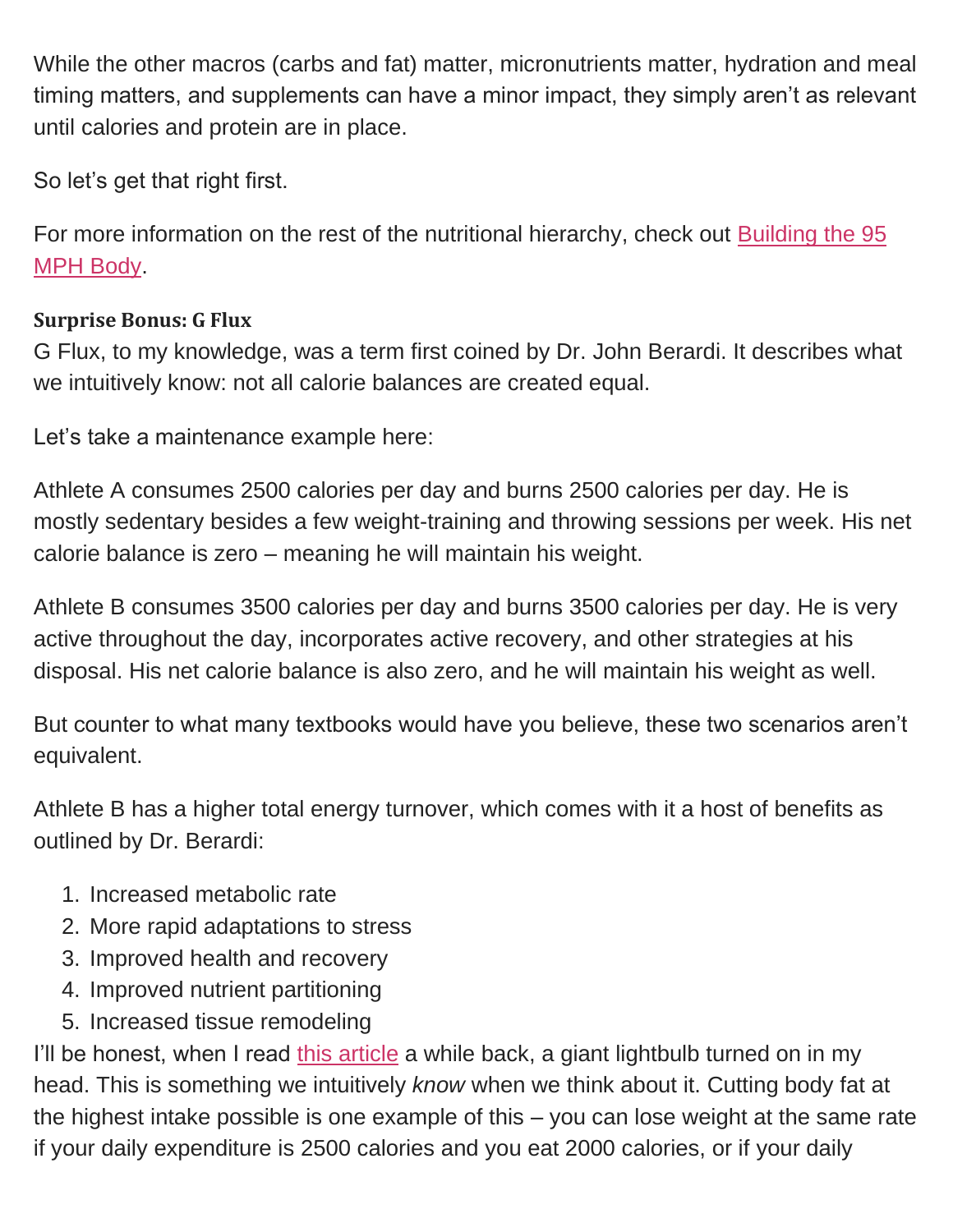expenditure is 3500 and you eat 3000 – but the difference in energy, body composition, recovery and everything else listed here isn't even close.

#### **My experience with G Flux:**

I recovered quickly in college – throwing 6 days per week and taking a Monday off, and my arm felt like I'd taken a week off. I was burning upwards of 4,000 calories a day, and it took me upwards of 5,000 calories to budge the scale in a positive direction. Walking a couple miles around campus to class, morning weights, and 3-5 hour practices quickly racked up my "G-Flux," giving me a very high total energy turnover. Not only this, but I'd hit the bed like a rock every night, easily sleeping through the night.

Contrast this to my first off-season as a pro, and I was largely sedentary outside of my 90 minutes in the gym 4 days per week. My maintenance intake dropped to around 3,000 calories on training days, and even less on rest days.

When I was sore, it would linger. I felt more restless, and my sleep was never as consistent.

It's a fine balance, and you definitely don't want to *over train* in the name of increasing energy turnover, but I make sure to do some sort of active recovery every day (including walks and sauna sessions on rest days – more on this later) in order to keep the energy turnover up without further breaking down the tissues.

G Flux isn't a free pass to over train, but the point is to live an active lifestyle and move intelligently (and in a way that doesn't detract from your recovery) beyond the confines of your weight training and throwing sessions. For in-season athletes, this is largely a moot point because you're likely going to be extremely active by default, but it was worth reviewing this concept nonetheless.

## **Assistance Recovery Strategies**

These likely play a small role in recovery. For general recovery they are the equivalent of supplements in your diet – they probably account for about 10% of the recovery benefit you hope to achieve.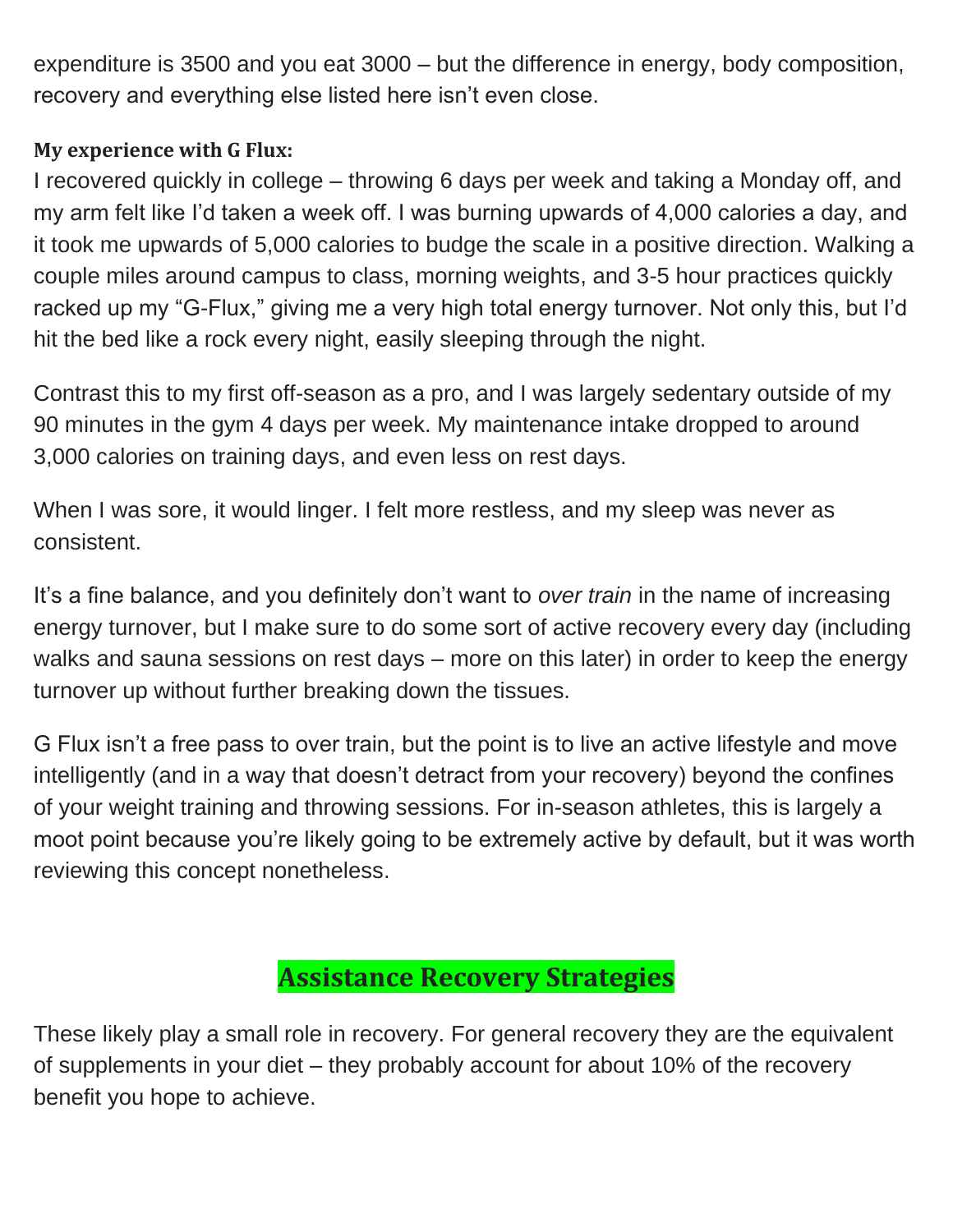#### **#4: Sauna**

I first learned about the benefits of Sauna for recovery from Dr. Rhonda Patrick, who has written about the growing body of research on heat acclimation and athletic performance.

I'll link to her research summary [here,](https://www.foundmyfitness.com/reports/sauna-report.pdf) but these are some of the notable effects of heat acclimation:



Can saunas help recovery? Evidence suggests they can.

#### **Reduction in protein degradation**

Sauna use induces a beneficial stress response in the body, causing the body to release what are called heat shock proteins. These proteins appear to be responsible for the increase in net protein synthesis by inhibiting muscle degradation or breakdown.

Net protein synthesis is the balance between anabolism (muscle building) and catabolism or degradation (muscle breakdown). By reducing the second part of the equation, you increase the potential for muscle growth and recovery from training, as well as the potential for reducing muscle atrophy if you suffer an injury and can't train.

One study in rats looked at muscle atrophy following immobilization, and found that heat exposure [decreased muscle loss by up to 32%.](https://www.ncbi.nlm.nih.gov/pubmed/15761186)

#### **Improved endurance**

Sauna use improves nutrient delivery to muscles, and causes a lower working heart rate and core body temperature. [One study](https://www.ncbi.nlm.nih.gov/pubmed/16877041) found that the time it took to run to exhaustion increased by 32% following sauna exposure, and that this was accompanied by an increase in blood plasma volume and red blood cell count.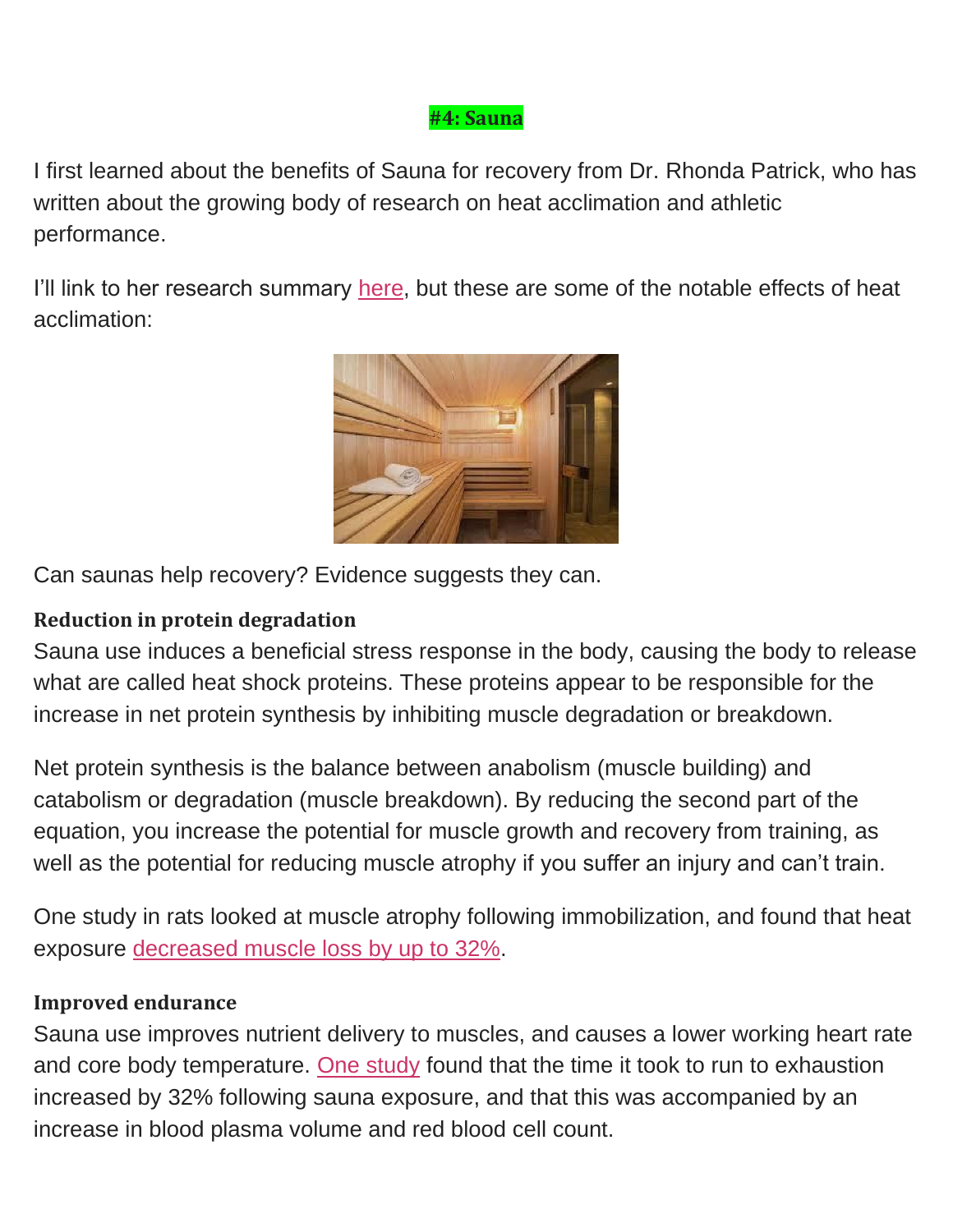#### **Short term boost in growth hormone**

Sauna use may [boosts growth hormone](https://www.ncbi.nlm.nih.gov/pubmed/2759081) 2 to 5 fold in the several hour period following exposure. Growth hormone plays a role in muscle repair by preventing muscle degradation. These studies looked at protocols ranging from 30-40 total minutes of exposure and temperatures ranging from 176 to 212 degrees Fahrenheit.

#### **My thoughts**

- 1. During periods of injury, this seems like a valuable tool to add. If you can help stave off atrophy by sitting in a hot room, that seems like a no brainer.
- 2. Though this is purely anecdotal, it seems to help my sleep quality, as well as feeling more relaxed afterwards (winding down from a sympathetic training state to a relaxed, parasympathetic state post training).
- 3. This goes without saying, but don't do a heavy sauna session before a strenuous training session or a game. You're going to feel relaxed and possibly fatigued for an hour or two afterwards. Even though no real muscle fatigue has taken place (and it's a beneficial stress response), it's still a stressful stimulus to your body.
- 4. This also goes without saying, but hydrate. I add salt and electrolyte packets to a large water bottle and sip it throughout the session.
- 5. These studies are all in hot, dry saunas, using >176 degrees and typically 20-40 minutes. Dr. Patrick suggests pushing a bit past when it becomes uncomfortable. Infrared saunas may have similar effects, but I wouldn't personally extrapolate the benefits to include them, as they typically operate in the 130-160 degree range and may or may not create the same response.
- 6. I personally use the sauna as a time to answer emails or texts on my phone, listen to podcasts or read e-books. It builds in some relaxation and down time to the day. I'll typically use it for about 30-40 minutes, 3-4 times per week (this is how long it takes for me to get to that uncomfortable point). If I had a hotter sauna, I'd stay less time, and if I had a sauna room (which is more common in Europe), I imagine it would be even more time efficient to put a stationary bike in there and pair up active recovery, mobility work and heat exposure simultaneously.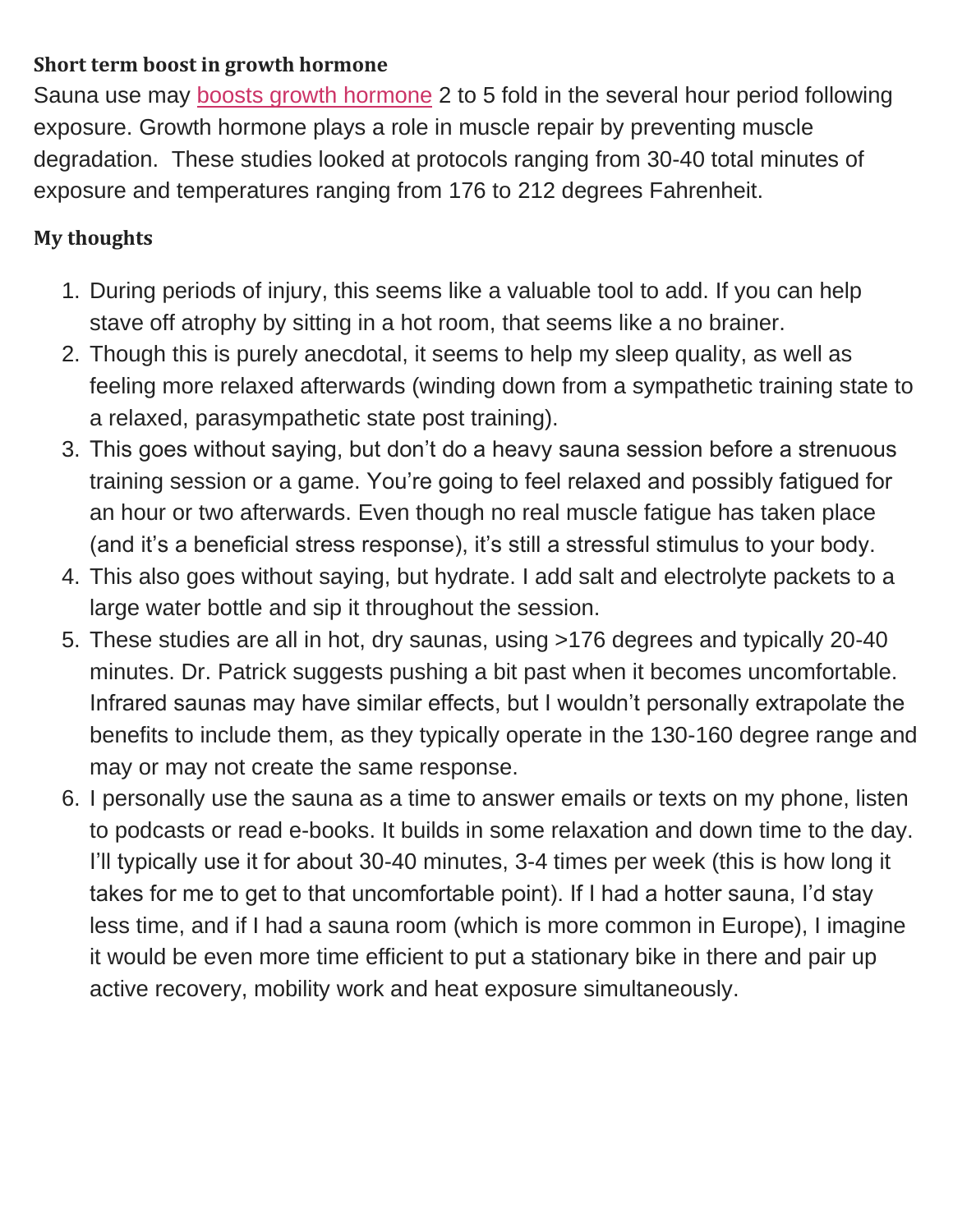I've talked about the **Marc Pro** in the past [here.](https://treadathletics.com/marc-pro-review/) I like it and many of our athletes do as well. While it's far from a miracle tool, it's probably worth trying if you have the resources to do so.



Here's the main difference between the Marc Pro and standard TENS or muscle stim units: frequency, i.e. how many contractions per second. Cheap TENS units "drown out" pain signaling sensory nerves, making you temporarily feel better during (and possibly after) the treatment with a very high frequency of contraction. In my experience, not only do they not help recovery but they tend to be somewhat fatiguing due to the massive number of contractions stimulated.

The Marc Pro doesn't aim to overpower pain signaling nerves – the idea is to stimulate passive muscle contractions at a much lower frequency – one that doesn't induce fatigue, and by doing so stimulate blood flow and fluid exchange in the treated area.

The Marc Pro isn't like most muscle stim units. It's pricey, though, so steer clear unless you've got deep pockets.

If you're not following, here's a simple way of thinking about it: TENS units are a strong numbing buzz, while the Marc Pro is a rhythmic, massage-like pulsing contraction.

Warning: the Marc pro Plus also has a high frequency setting – if you have one, don't use this setting for general recovery purposes.

Worth trying if you can get your hands on one and the steep pricetag doesn't discourage you.

You can find my full review [here.](https://treadathletics.com/marc-pro-review/)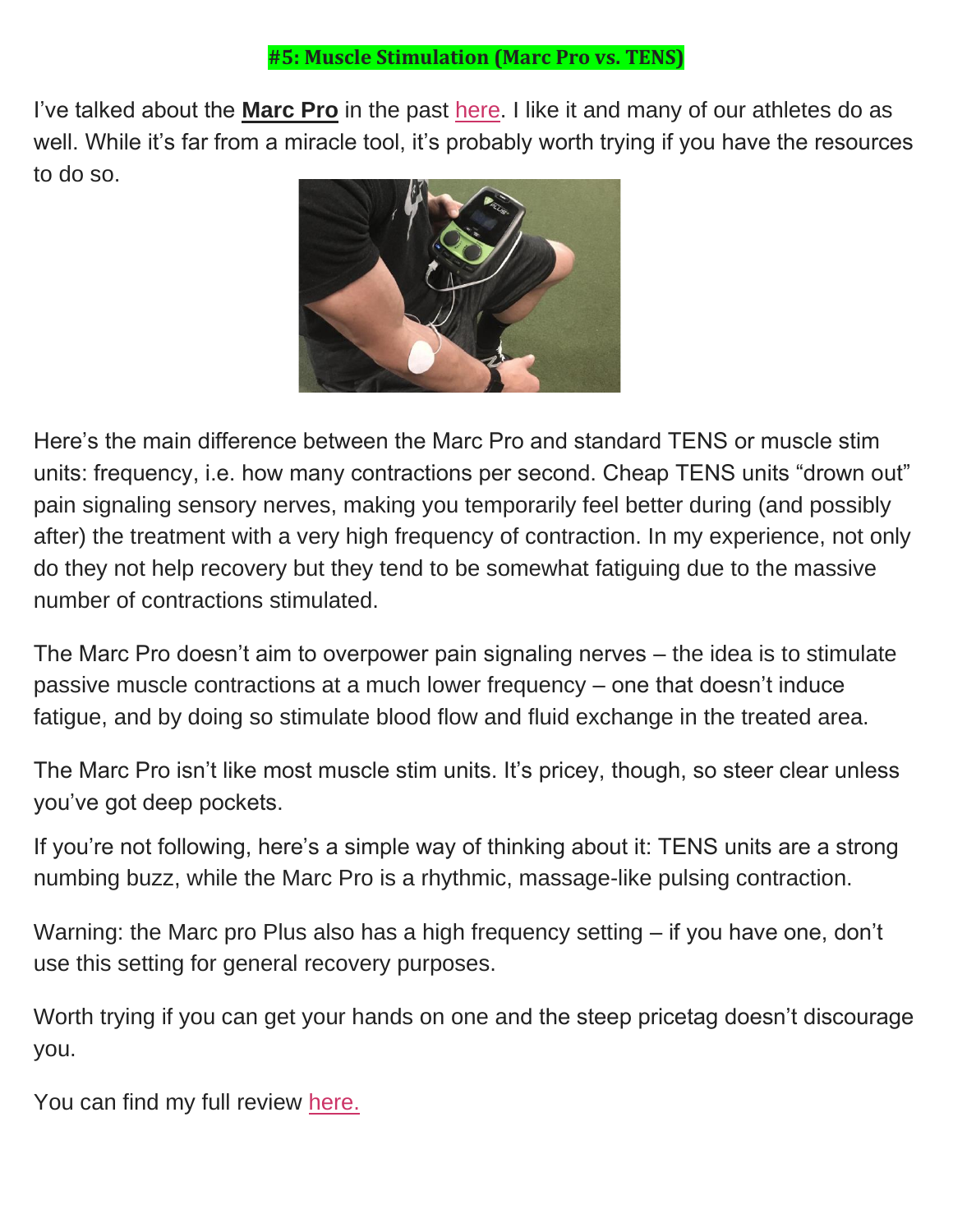#### **#6: Active Release / Self Myofascial Release**

Active Release Therapy, (ART) or manual therapy in general, isn't as much for general recovery as it is for targeting specific problematic movement restrictions to allow you to move unrestricted and/or pain free.

In my experience, the direct effect on muscle soreness is negligible. However, we know that movement restrictions can alter the mechanics of your exercises or throwing mechanics. When this happens, it creates aberrant stresses on the body, because that energy isn't able to be transmitted properly through your joints.

Maybe it's a hip mobility issue that causes the knee or the low back to pick up the slack every time you throw – and you wonder why your low back takes so long to recover. Maybe it's a shoulder mobility issue that causes the elbow to shoot forward during ball release, leading to lower tricep pain – and you wonder why your tricep takes so long to recover.

Poor recovery may not actually be poor recovery – it may be stress accumulating at a given segment because of poor or altered movement patterns – patterns that may be addressed with ART or other techniques that address the myofascia.

Self Myofascial Release (SMR), which is a blanket term for tissue work done to yourself, can also be effective – the biggest difference being that a therapist knows where and what to target, and tend to be more precise than just smashing yourself with a foam roller or lacrosse ball.

#### **#7: Voodoo Floss Band**

I'll be honest – I used to think the reason flossing worked so well was just because of blood flow. I've since learned that it's just as much about encouraging the fascia to move and slide properly. **The compression from the wrap pins the fascia and tissues in place, and moving through it encourages the underlying layers of muscle and connective tissue to slide independently of the more superficial (pinned) layers.**

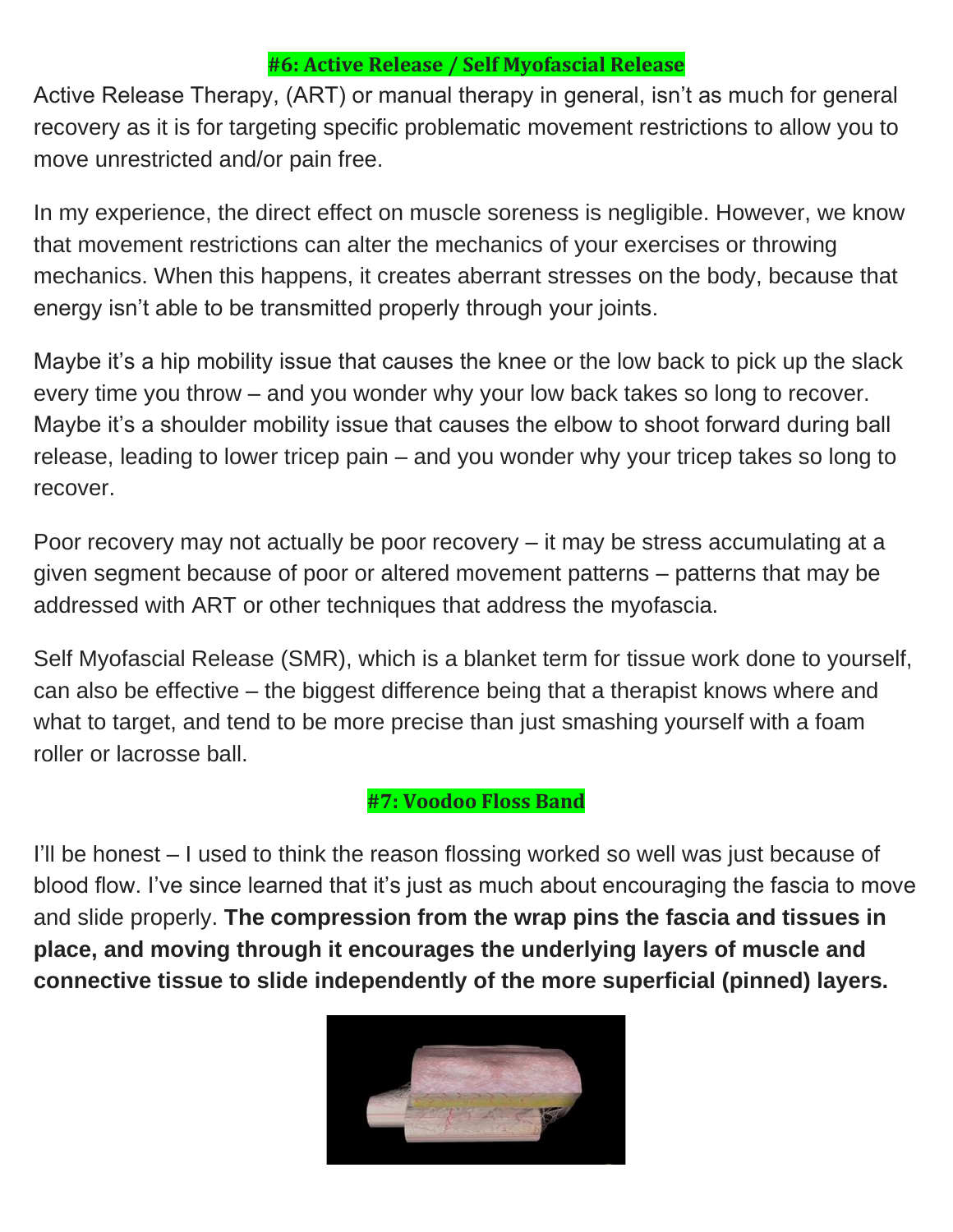Fascia provides stability (as in tendons and ligaments) and proprioception, but it must also be able to slide properly to allow for uninhibited movement. Densified fascial points can restrict nerves, alter movement mechanics and more. [Source.](https://www.youtube.com/watch?v=eW0lvOVKDxE)

#### https://youtu.be/aFg2QCMYclE

An example of wrapping the arm with a voodoo band.

On top of the above movements, [nerve flossing](https://www.youtube.com/watch?v=DjIwl333Bt0) for the ulnar, radial and median nerves works surprisingly well once you've applied the voodoo band…and this is especially worth considering for athletes who may be dealing with nerve-related symptoms from time to time in their arm (disclaimer – not a doc. I've just seen it work).

## **What To Avoid**

Okay, I think we can all agree this post has taken on a life of its own. But before we wrap it up, I can't help myself but to touch on a couple final factors that could be actively worsening your recovery.

#### **#8: Don't Use Ice / NSAIDs**

This may be controversial, because it flies in the face of conventional wisdom, but **acute inflammation** is not the enemy. Inflammation begins the healing cascade, signaling your body to send in the troops responsible for repairing the damaged area. In normal circumstances, this isn't a bad thing.

In fact, rather than constricting blood vessels and reducing blood flow to the recovering area, you should be seeking to increase blood flow to the tissue through active recovery.

What doesn't make much sense is coaches or athletes who believe in distance "flush" runs but also believe in icing the arm – which work on two opposing mechanisms of action (increasing vs. decreasing blood flow).

Icing and Non Steroidal Anti Inflammatory Drugs (NSAIDs) like Ibuprofen may temporarily relieve pain, but this comes at the cost of slightly delaying recovery.

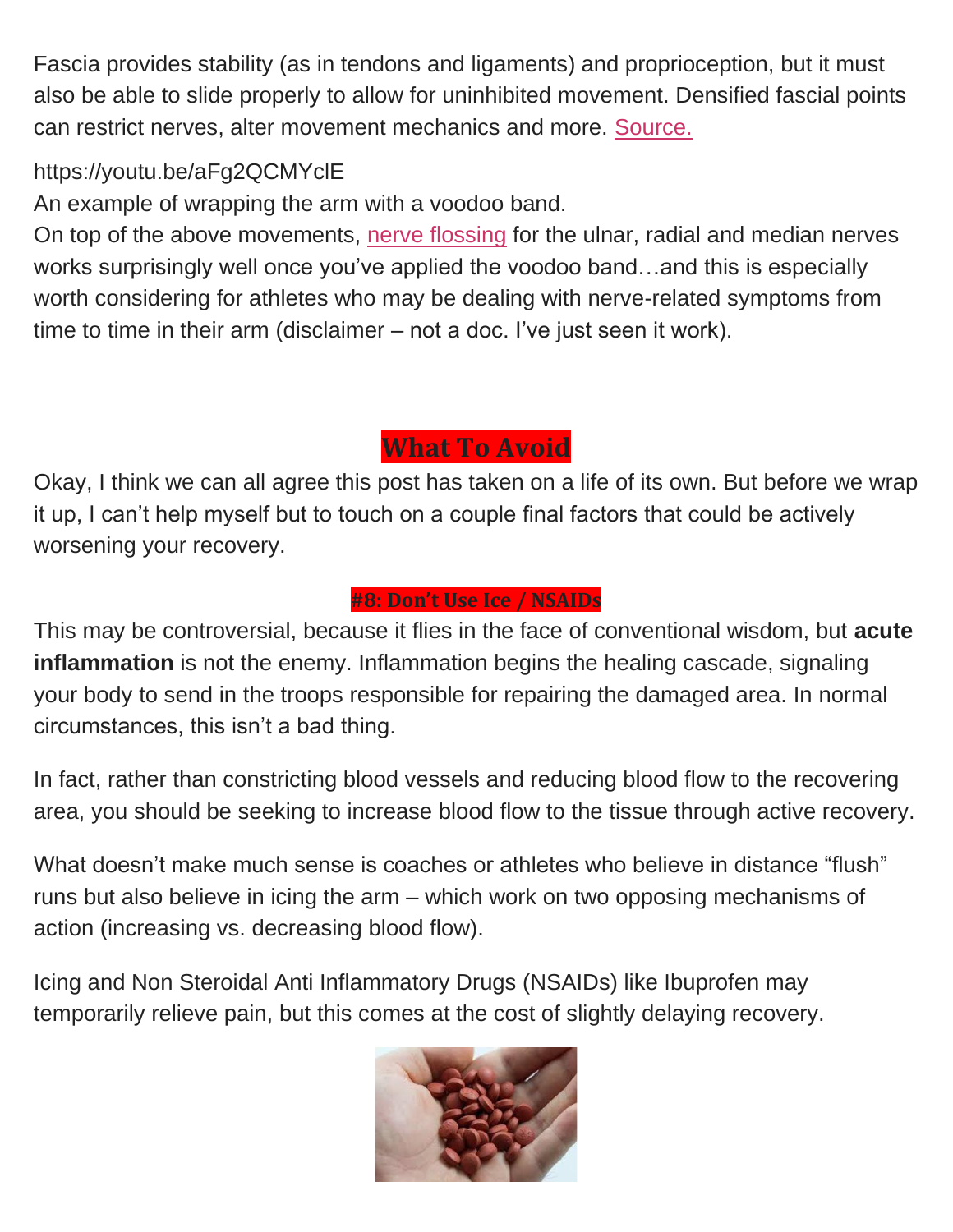Ibuprofen is not a pitcher's best friend – if true muscle recovery is the goal.

More problematic than this, however, is that most athletes that use Ibuprofen use it as a crutch to push through pain and soreness. It's not the miniscule theoretical drop in recovery as much as this – slapping a band-aid on the symptoms and throwing through fatigue, soreness and injury – that predisposes athletes to an increased injury risk.

#### *Most athletes that use Ibuprofen use it as a crutch to push through pain and soreness.*

Look, I'm not saying that there is never a place for ice or NSAIDs. Chronic inflammation, severe inflammation following a major injury, or knowingly pounding 6 Advil to get through your league championship game (understanding the risk of injury) may all be valid circumstances.

I'm talking to the habitual icers and pill-poppers who use them for standard pre and post throwing soreness.

You're likely doing more harm than good.

Finally, let's look below at what **Dr. Gabe Mirkin**, who **coined the term RICE** (Rest, Ice, Compression, Elevation), **has to say** [after watching the research evolve](http://www.drmirkin.com/fitness/why-ice-delays-recovery.html) over the past several decades:

*"When I wrote my best-selling Sportsmedicine Book in 1978, I coined the term RICE (Rest, Ice, Compression, Elevation) for the treatment of athletic injuries. Ice has been a standard treatment for injuries and sore muscles because it helps to relieve pain caused by injured tissue. Coaches have used my "RICE" guideline for decades, but now it appears that both Ice and complete Rest may delay healing, instead of helping.…when muscles and other tissues are damaged, your immunity sends the same inflammatory cells to the damaged tissue to promote healing. The response to both infection and tissue damage is the same. Inflammatory cells rush to injured tissue to start the healing process…The inflammatory cells called macrophages release a hormone called Insulin-like growth Factor (IGF-1) into the damaged tissues, which helps muscles and other injured parts to heal. However, applying ice to reduce swelling actually delays healing by preventing the body from releasing IGF-1."*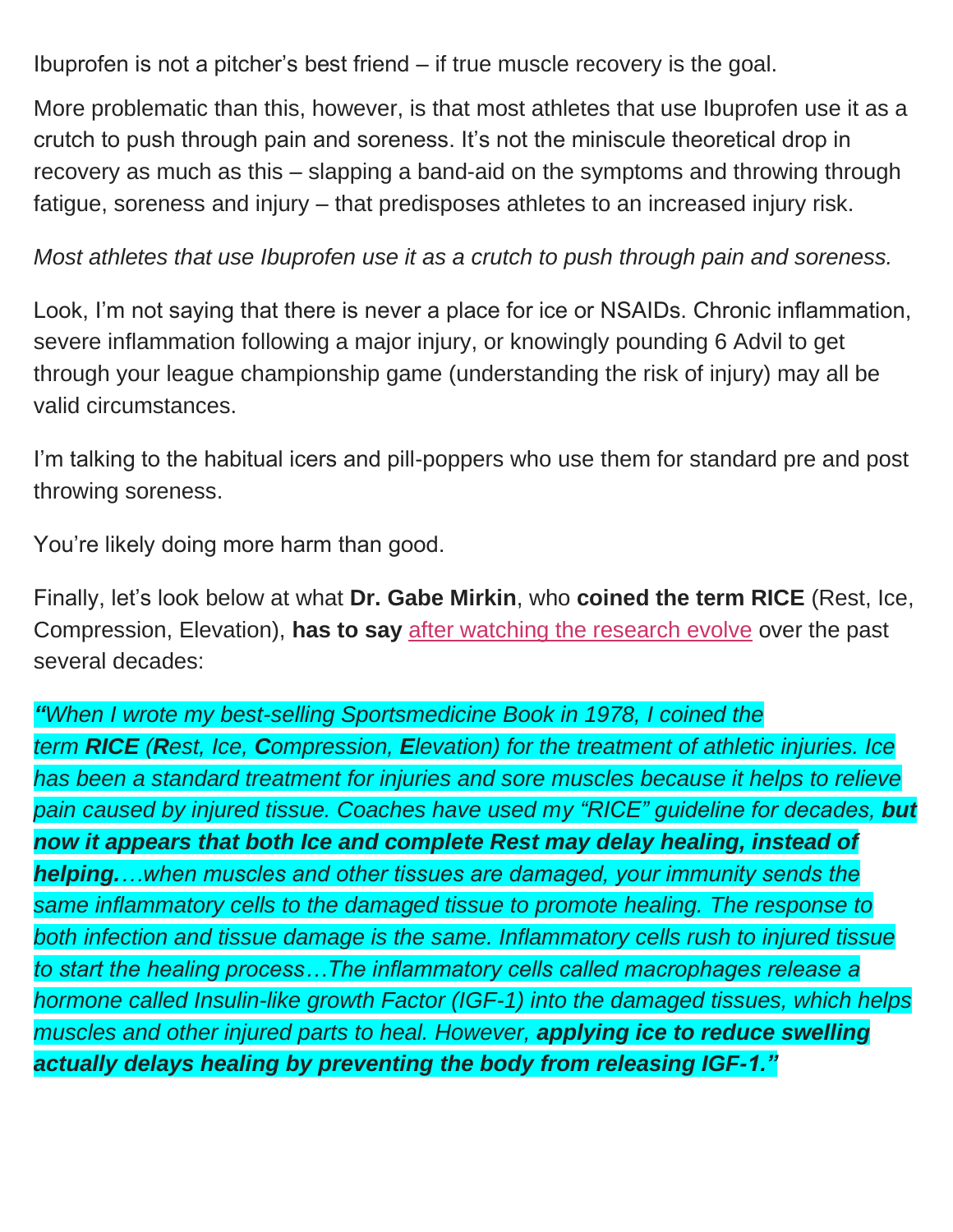#### **#9: Don't ignore or power through poor recovery with caffeine / stubbornness**

This links well with the previous point, in that the goal is not to simply apply band-aids to yourself to get through today, it's to establish routines and habit that will set you up for consistent progress, recovery and adaptation.

One of the most common band-aids is caffeine consumption.

Not in the sense that caffeine is directly hurting your recovery (although it will, indirectly if you begin to have disturbed sleep), but in the sense of how most athletes use it.

I'll agree – it's cool to stay up until 2am, wake up for a 6 am lift and realize that you can still move some weight in the weight room after 2 scoops of pre-workout. It's tempting for many athletes to ignore their sleep and nutritional habits, given the quick fix that caffeine seems to supply.

But that quick fix is an illusion – and you can't mask poor recovery habits forever with caffeine.



Caffeine has its place – but don't use it to mask chronically poor recovery habits. Instead, focus on your sleep and recovery so that you don't typically need caffeine to get it going in the weight room.

Use it sparingly, rather than excessively, and you'll be far more in tune with your actual recovery (and stay sensitive to the effects of caffeine when you do use it).

I'll typically use a scoop of pre-workout a couple times per week (although I don't need it to have productive training). I stay sensitive to it, and while I'll occasionally use it to power through a particularly long day, I make sure to not let this become a chronic habit.

But who am I kidding – most of you reading this aren't going to heed my advice until you learn the hard way.